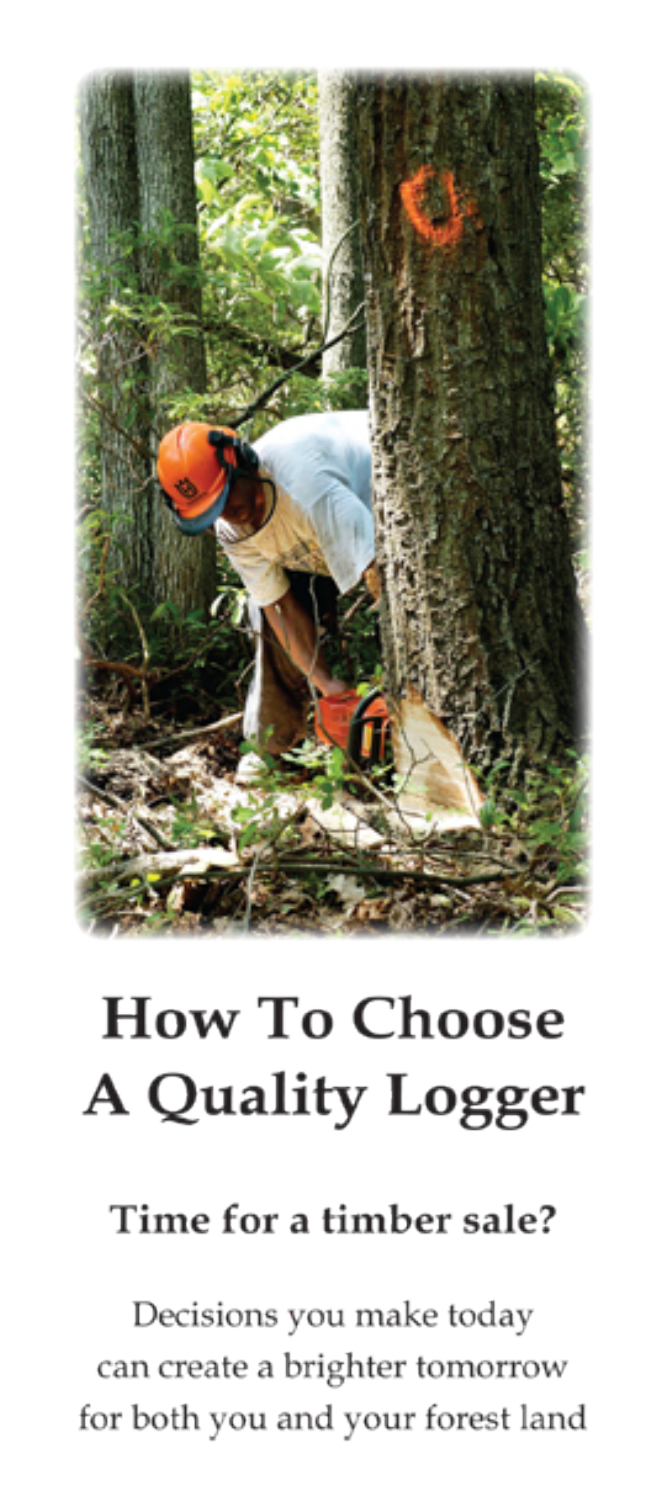As a forest landowner, you may have wondered from time to time: might you and your woods benefit from a harvest of some of your trees? College tuitions are looming, or the habitat is no longer ideal for the deer you hunt or the songbirds you love to watch. Maybe the woodlands are getting crowded, or a section was damaged by ice or wind, or the growth is well matured and you're wondering just what it's worth.

You are at a critical crossroads. How you sell your trees, and select the professional contractors who do the harvesting, are important decisions. They can either perpetuate the many values of your forest virtually forever, or badly damage the land and imperil its ability to bring you future financial income and personal and aesthetic pleasure — the reasons you own the land in the first place.

Fortunately, Americans are becoming more aware of how important forests are to themselves personally and to the nation as a whole. That perception is especially visible in a variety of programs and projects aimed at Sustainable Forestry — practices based on a stewardship ethic that considers all the many values of wooded lands, including non-timber values such as wildlife and water quality. Among the most notable expression of this ethic is the Sustainable Forestry Initiative<sup>SM</sup> (SFI<sup>SM</sup>).

The goal of the SFI is to broaden the practice of sustainable forestry. An important component of the initiative aims at enhancing professionalism among timber harvesters, foresters, and others in the forestry community. Specific principles focus on the training and continuing education of these forest professionals in using Best Management Practices (BMPs) during timber harvesting; compliance with laws and regulations; forest regeneration and resource conservation; awareness of the Endangered Species Act and other wildlife considerations; logging safety; and business management.

All of which means that the vital job of selecting the right logger for your timber harvest is

getting easier. The purpose of this brochure is to help you act wisely while preparing for the harvest of your trees.

#### **What Are BMPs?**

Best Management Practices, or BMPs, are good forest stewardship practices to follow during forestry activities to protect the water quality of nearby streams, lakes, or ponds. They are set at the state level and may be mandatory or voluntary, depending on state law. Common examples of BMPs to protect water quality are:

- erosion control measures on roads and skid trails, such as culverts, broad-based dips, and water bars;
- vegetated buffer strips, or "stream-side management zones," along streams, lakes, and wetlands;
- guidelines for stream crossings to minimize environmental impacts; for example, crossing stream right angles, using portable bridges, and using culverts;
- control of waste disposal on forest lands; for example, servicing equipment away from wetlands and picking up trash.

#### **QUALITIES OF A PROFESSIONAL LOGGER**

**TIMBER HARVESTERS** really earn their keep. Their chosen profession is potentially dangerous and physically demanding, usually entailing long hours in remote and difficult terrain, and requires a huge outlay in mechanical equipment and personnel costs. To compete safely and efficiently today, a professional logger must be up to date on technology and safety, understand and implement the variety of regulations designed to protect natural resources, and manage people effectively — all of which equates to being a good business person.

#### **CONTINUING EDUCATION**

SFI offers logger education and training programs, and it is reasonable to assume that those logging contractors who take advantage of them are likely to qualify as quality con-

tractors for your timber harvesting needs. Individuals interested in searching for a logger or forester who maintains current PA SFI training can visit their website at **www.sfiofpa.org** and review the list of current PA SFI cardholders, found under the Logger Training header.

Like any other group of professionals, loggers have a wide variety of skills, experience, personalities, attitudes, and equipment. As you talk to candidates for your timber harvest, try to match the logger's operation with your forest stand and objectives. Talk to the logger in person to get a feel for his or her character, reliability, sense of stewardship, and willingness to understand and meet your goals.

#### **REFERENCES**

Always ask a logger for several references from previous clients, and perhaps from mills and wood yards where the logger most often sells forest products. Loggers worth their salt strive to maintain a reputation for fair dealing and ethical practices.

#### **ON-SITE VISIT**

And finally, as you narrow your decision down to a few candidates, visit a current or recently completed harvesting operation for each logger. If you visit an active logging operation, inspect the equipment and the site, and look at the work overall. Items to look for during the on-site visit include: condition of logging equipment and haul trucks, whether woods workers wear hard hats and other personal protective equipment, how trees excluded from the timber sale are protected, conditions of streams and stream crossings, and appearance of skid trails, landings, and haul roads at the conclusion of the logging operation. You'll learn a lot about the expertise of the professional timber harvester and whether that particular operation would be right for your sale.

### **QUESTIONS FOR LOGGERS:**

• How long have you been in business? How long have current crew members been with you? *(Continued on back page)*